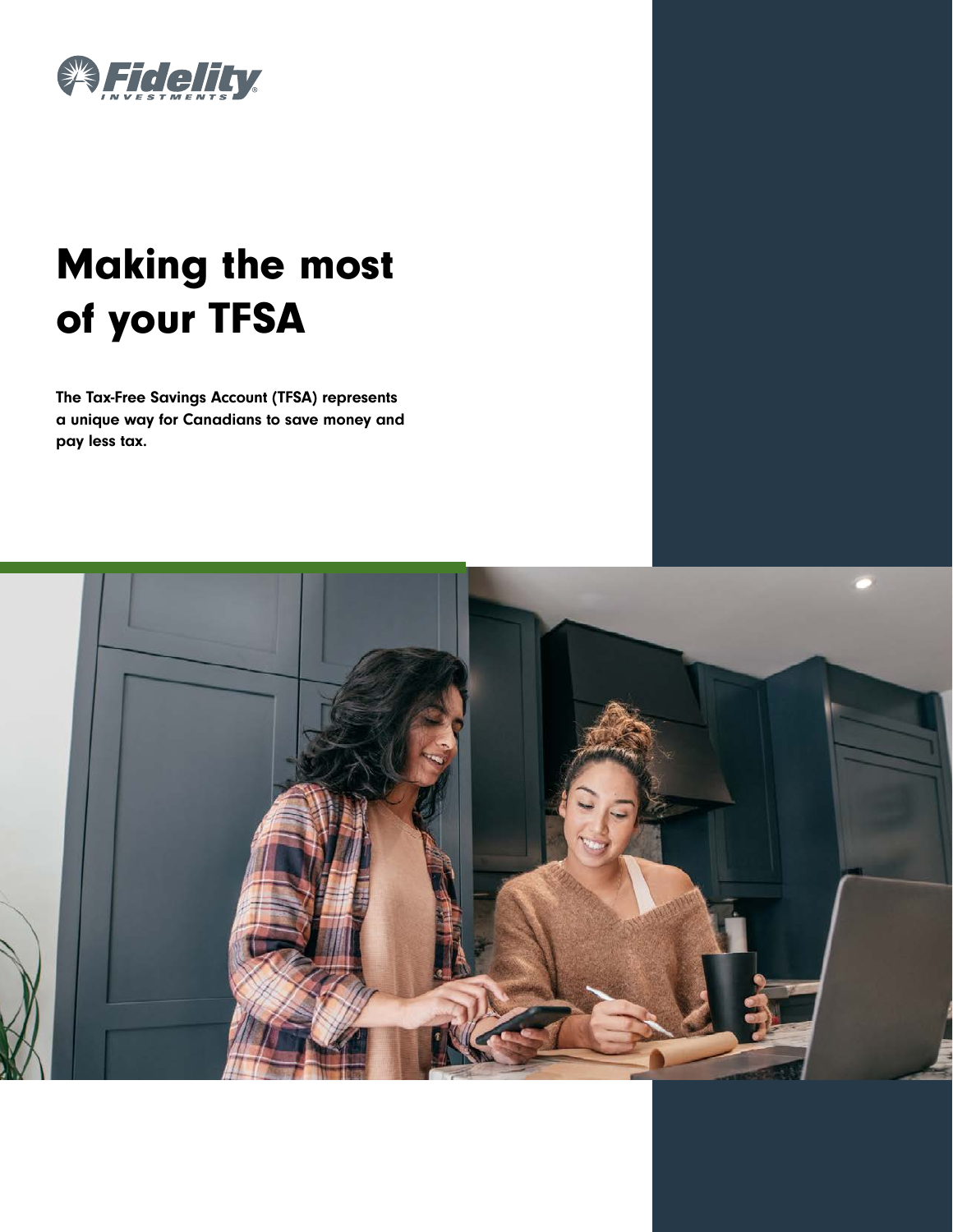

# Six key TFSA facts

- 1. Every year, your TFSA has contribution room limits. Since 2009, the Canadian government has set a maximum amount that qualified Canadians can contribute to their TFSA every year, regardless of income.
- 2. Unused TFSA contribution room can be carried forward indefinitely to future years. If you didn't contribute the maximum amount in a given year, you're allowed to "catch up" in the future, within the overall limits of your TFSA contribution room limits.
- **3.** At any point, if you contribute more than the total allowed contribution limit, the over-contribution amount will be subject to a tax penalty.
- 4. Withdrawals are not considered as taxable income and will generally not trigger government benefit clawbacks or affect tax credits.
- **5.** Any withdrawals from your TFSA are added to your TFSA contribution room limit in the following year, so you can recontribute the amount you withdrew in a future year.
- 6. You can have more than one TFSA, but be careful that your combined accounts do not create an overcontribution; you cannot over-contribute without a tax penalty. You can check your TFSA contribution limit by going to the CRA website and logging in to My Account.

## TFSA contribution room limit by year from 2009 to 2022\*

| YEAR  | <b>CONTRIBUTION</b><br><b>IIMIT</b> |
|-------|-------------------------------------|
| 2009  | \$5,000                             |
| 2010  | \$5,000                             |
| 2011  | \$5,000                             |
| 2012  | \$5,000                             |
| 2013  | \$5,500                             |
| 2014  | \$5,500                             |
| 2015  | \$10,000                            |
| 2016  | \$5,500                             |
| 2017  | \$5,500                             |
| 2018  | \$5,500                             |
| 2019  | \$6,000                             |
| 2020  | \$6,000                             |
| 2021  | \$6,000                             |
| 2022  | \$6,000                             |
| Total | \$81,500                            |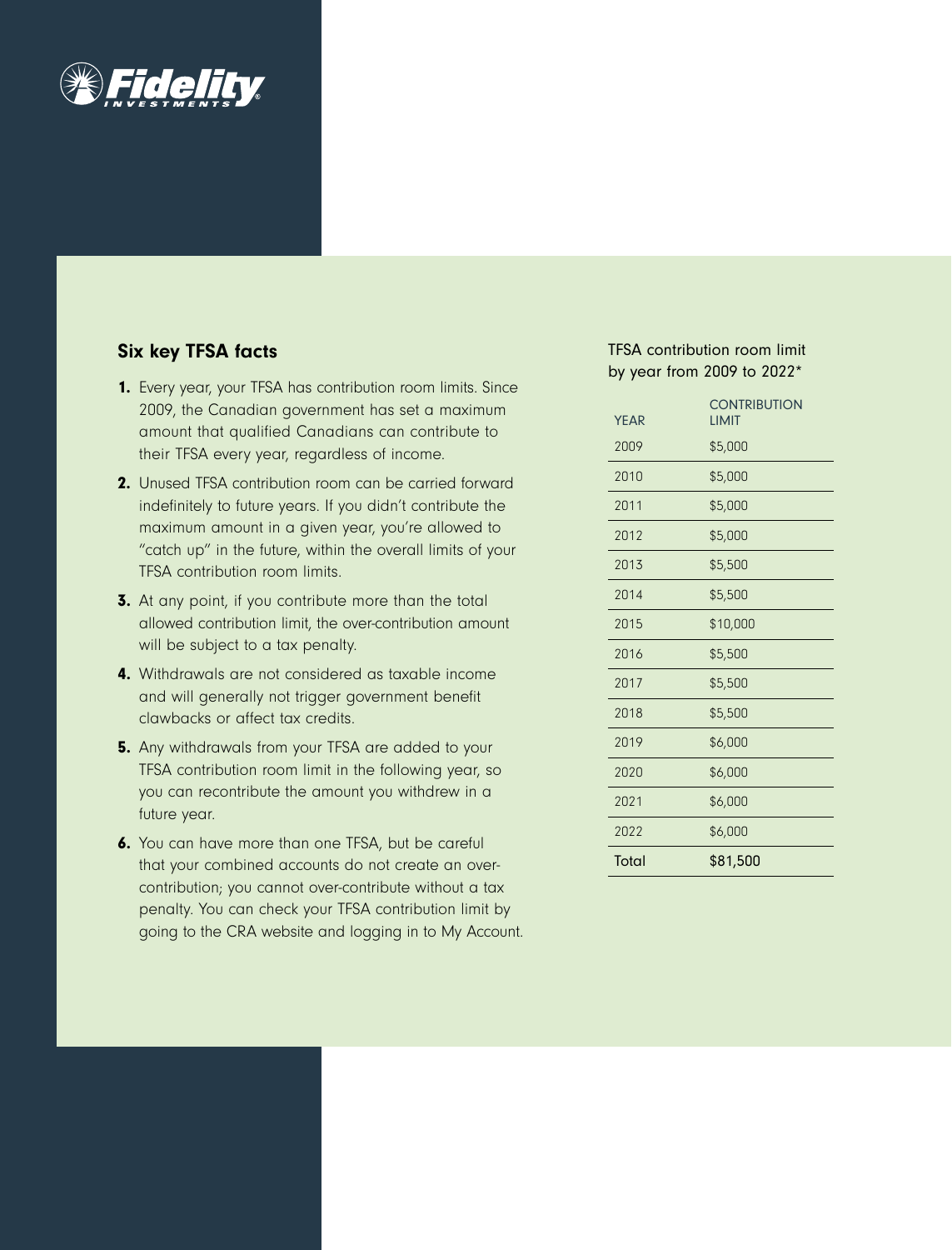

# Tax-saving opportunities for everyone

Did you know if you've never opened a TFSA, you can contribute up to \$81,500 today?\*

Since 2009, TFSAs have represented a unique way for Canadians to save money and pay less tax. Any Canadian resident with a social insurance number who has reached the age of majority in their province can open a TFSA and save up to \$6,000 every year.\* They are called "savings accounts," but TFSAs can hold many different types of investments, including all Fidelity Funds.

#### In your 20s and 30s…

Young people need to strike a balance between today's expenses and tomorrow's needs. With your advisor, you can create a TFSA strategy that helps you afford the cars, vacations, home down payment and other things you really want, while still saving for the future.

#### In your 40s and 50s…

While you're starting to think about retirement, you're also beginning to earn more income, save for your children's education and pay down debt. A TFSA can help to increase your taxadvantaged savings.

### In your 60s and older…

When you retire, withdrawals from a TFSA will not affect your eligibility for Old Age Security or the Guaranteed Income Supplement. TFSA cash flow can also help you delay taxable RRSP withdrawals until age 71.

Alternatively, you can save in a TFSA during retirement, since there is no contribution age limit. For instance, if you have extra funds to invest, such as proceeds from the sale of real estate, you can invest this in your TFSA.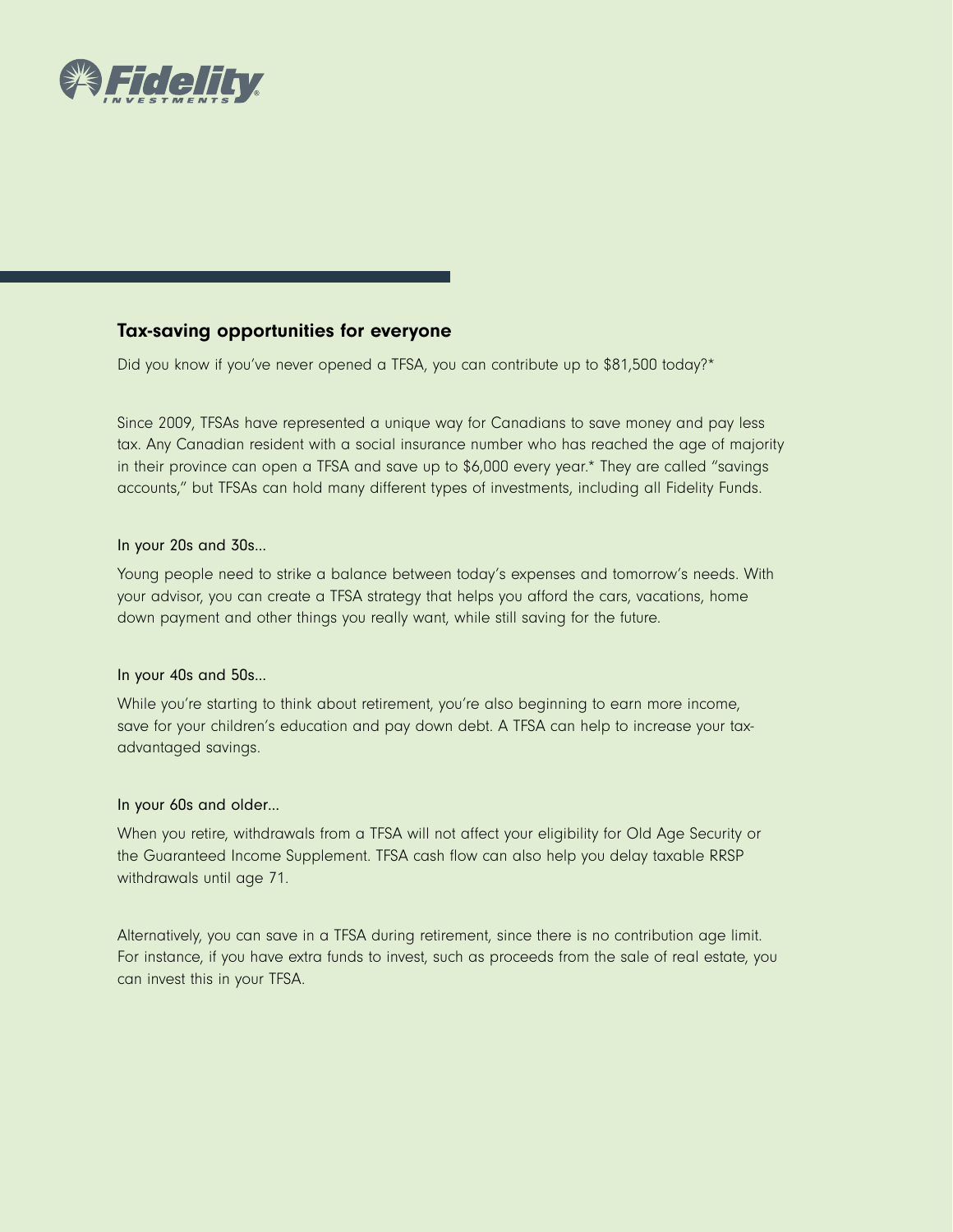

# A TFSA can help you achieve your goals.

Whether you're saving for a car, a house or a comfortable retirement, the additional savings benefit of a TFSA can be significant both in the short and the long term. The following table illustrates the difference between savings in a TFSA compared with non-registered investment over five-, ten-, 15 and 20-year periods.

# Savings accumulation comparison – TFSA vs. non-registered investment account



For illustrative purposes. Assumptions: Rate of return of 6%, marginal tax rate of 50% for interest and 25% for capital gains, distributions reinvested, distribution yield of 2.0%, distribution composed of 50% interest and 50% capital gain, initial contribution of \$6,000 and contributions increase in \$500 increments based on a 2% inflation rate. Contributions were made at the beginning of the period. Unrealized capital gains were taxed at the end of the holding period. This assumption ignores contributions from prior years. The mathematical table shown is used to illustrate the effects of the compound growth rate and is not intended to reflect future values or returns on investment in any fund.

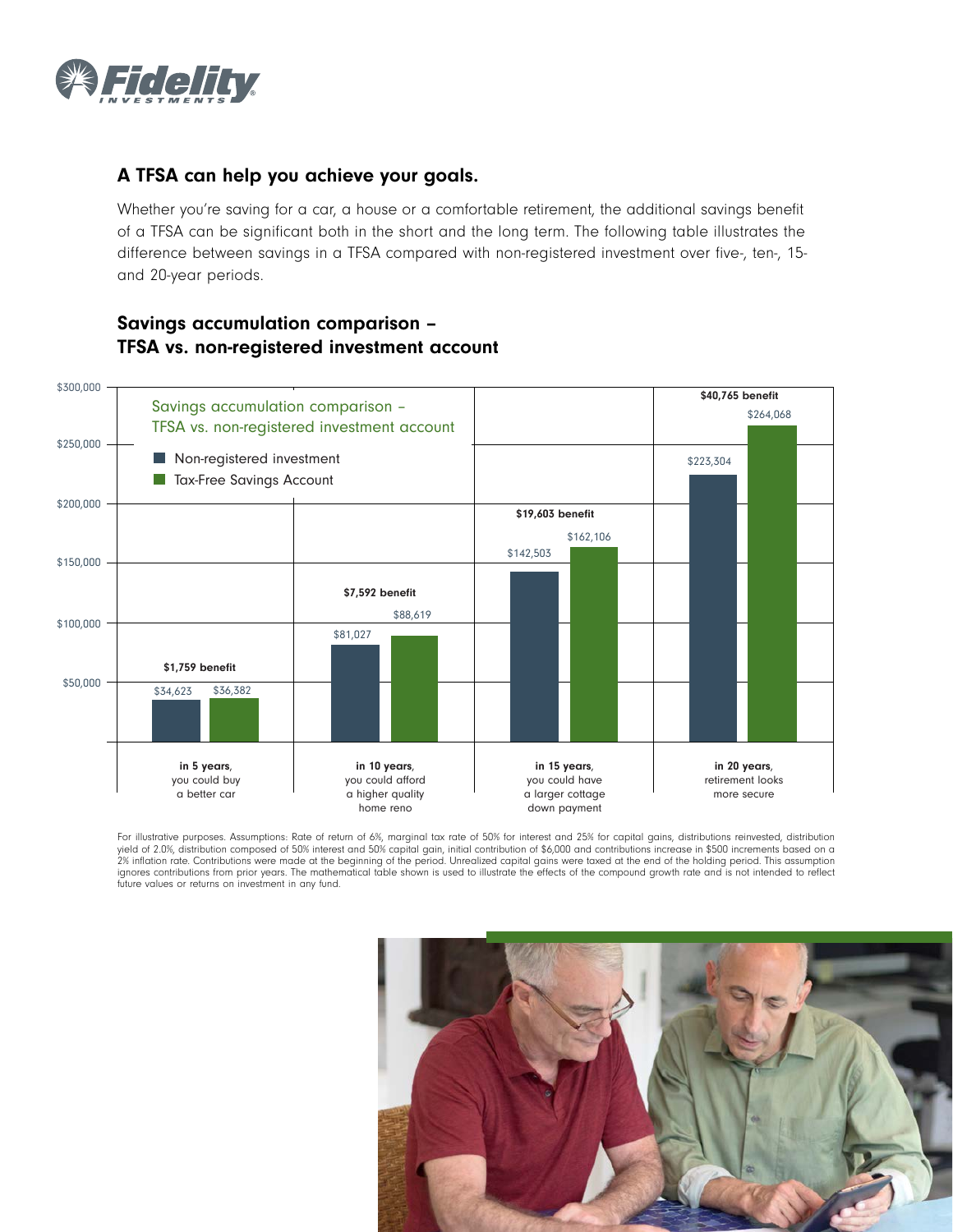

# Save – but in what?

The table below identifies common primary and secondary purposes of Canada's popular savings accounts and a TFSA. As you can see, the TFSA is highly versatile, offering more primary savings purposes than any other plan. It is the most flexible tax-advantaged savings vehicle in Canadian history. The best idea? A TFSA is an excellent complement to RRSPs, RESPs and non-registered accounts. Talk to your advisor to find out how a TFSA can fit into your overall financial plan.

| <b>SAVINGS NEED</b> |                                                                                                        |                                                                                                             |                                                                                                                          |                                                                                                                                                                                                                        |  |
|---------------------|--------------------------------------------------------------------------------------------------------|-------------------------------------------------------------------------------------------------------------|--------------------------------------------------------------------------------------------------------------------------|------------------------------------------------------------------------------------------------------------------------------------------------------------------------------------------------------------------------|--|
|                     | <b>GENERAL SAVING</b>                                                                                  | <b>HOME PURCHASE</b>                                                                                        | <b>EDUCATION</b>                                                                                                         | <b>RETIREMENT</b>                                                                                                                                                                                                      |  |
| <b>TFSA</b>         | <b>Primary purpose</b>                                                                                 | <b>Primary purpose</b>                                                                                      | <b>Secondary purpose</b>                                                                                                 | <b>Primary purpose</b>                                                                                                                                                                                                 |  |
|                     | Contribute to a TFSA<br>for your general<br>savings needs.                                             | Contribute to a<br>TFSA to increase<br>savings for a<br>home purchase.                                      | After contributing<br>\$2,500 to an RESP,<br>contribute to a TFSA<br>to help pay for a<br>child's education.             | Contribute to a TFSA when<br>the tax rate at the time of<br>contribution is expected to<br>be equal or lower than in<br>retirement.                                                                                    |  |
|                     |                                                                                                        |                                                                                                             | Contribute to a<br>TFSA to pay for<br>your education.                                                                    | There is no age limit at<br>which TFSA assets must be<br>withdrawn.                                                                                                                                                    |  |
| NON-                | <b>Secondary</b>                                                                                       | <b>Secondary purpose</b>                                                                                    | <b>Secondary purpose</b>                                                                                                 | <b>Secondary purpose</b>                                                                                                                                                                                               |  |
| <b>REGISTERED</b>   | purpose<br>Contribute to a non-<br>registered account<br>after a TFSA for<br>general savings<br>needs. | Contribute to a non-<br>registered account<br>after a TFSA and an<br>RRSP to purchase<br>a home.            | Contribute to a non-<br>registered account<br>after an RESP and<br>a TFSA to pay for a<br>child's education.             | Contribute to a non-<br>registered account after an<br>RRSP and a TFSA.                                                                                                                                                |  |
| <b>RRSP</b>         | Not intended for this<br>purpose.                                                                      | <b>Secondary purpose</b><br>Contribute to an<br>RRSP and use the<br>Home Buyers Plan to<br>purchase a home. | <b>Secondary purpose</b><br>Contribute to an RRSP<br>and use the Lifelong<br>Learning Plan to pay<br>for your education. | <b>Primary purpose</b><br>Contribute to an RRSP<br>when the tax rate at the<br>time of contribution is<br>expected to be equal or<br>higher than in retirement.<br>An RRSP must be<br>converted to a RIF at<br>age 71. |  |
| <b>RESP</b>         | Not intended for this<br>purpose.                                                                      | Not intended for this<br>purpose.                                                                           | <b>Primary purpose</b><br>Grant of 20% on<br>contributions up to<br>\$2,500 to pay for a<br>child's education.           | Not intended for<br>this purpose.                                                                                                                                                                                      |  |